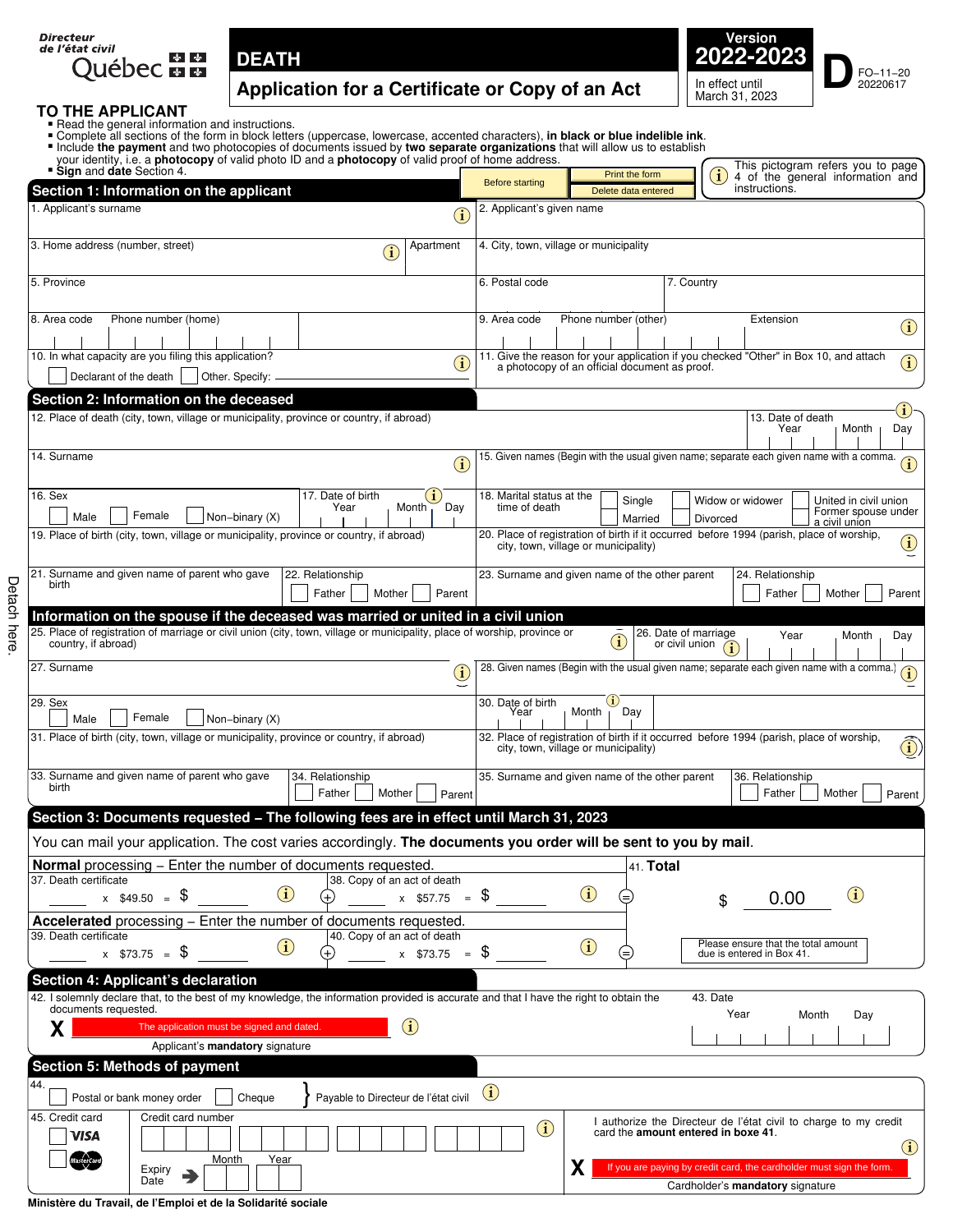

## **General Information and Instructions**

## **for an Application for a Certificate or Copy of an Act**

Do not return this document with your application.

## **What should you know?**

Certificates and copies of acts are official and distinct documents issued by the Directeur de l'état civil relating to births, marriages, civil unions or deaths entered in the Québec register of civil status.

These documents show the information that appears in the original act, exactly as entered and spelled in the register, **and not the information provided in the** *Application for a Certificate or a Copy of an Act*. Moreover, certificates and copies of acts are issued in the same language that the event was registered.

## **Application for a certificate or copy of an act of birth, marriage, civil union or death**

- Certificates and copies of an act for each of these events are obtained by using the corresponding form.
- $\blacksquare$ Ensure that you have a version of the form that is up−to−date in order to avoid any delay in processing your application.
- The version of the form is indicated in the upper right−hand corner, next to its title.  $\blacksquare$
- The forms are available on our website or by contacting us.
- $\blacksquare$ You can submit your application using one of our online services, at **www.etatcivil.gouv.qc.ca**. In doing so, you will pay a lesser fee for your documents, as well as avoid postal delivery times.

## **Entering a civil status event in the register**

It is important to point out that, for a civil status document to be issued regarding a birth, it must first be entered in the Québec register of civil status. An application for a certificate or copy of an act, or an attestation for that event can be processed only once registration is completed. To find out the time limit for entering an event in the register, see our website or contact us.

## **Cancelling or modifying an** *Application for a Certificate or Copy of an Act*

An *Application for a Certificate or Copy of an Act* **cannot be cancelled or modified**.

## **Who can be the applicant?**

The **applicant** is the person who requests the certificate or copy of an act of death.

To protect the identity of the persons entered in the Québec civil status register, a death certificate or copy of an act of death can only be issued to persons mentioned in the act in question or to those who establish their interest.

If you are not the spouse of the deceased, his or her parent or the person declaring the death, you are not mentioned in the act in question. You must therefore establish your interest in applying by providing a reason that is supported by a document, as per the instructions on page 4. The Directeur de l'état civil will evaluate the reason given.

However, if you are the child or sibling of the deceased, you do not have to provide a photocopy of an official document establishing your reason. Rather, you must enter your date of birth in Box 10, if you were born in Québec, or attach a photocopy of a civil status document proving your family ties to the deceased, if you were not born in Québec.

## **Lawyers and notaries**

**indelible ink**.

If you are a lawyer or notary and are completing an application on behalf of your client, you must enter your member number following your surname in Box 1 of the form, as well as your client's file number in Box 11 of the form.

## **Checklist**

| To ensure that my application will be processed<br>without additional delay: |
|------------------------------------------------------------------------------|
| I have completed all sections of the form.                                   |

I have completed the form in block letters (uppercase, lowercase, accented characters), **in black or blue** 

I have attached a legible **photocopy** of a valid photo ID.

I have attached a legible **photocopy** of a valid proof of home address.

I have **signed** and **dated** Section 4.

I have ensured that the documents requested are the ones I require.

I have included the **payment** corresponding to the type of processing selected.

## **Protection of personal information**

The information gathered on this form is used solely to process your application. Failure to provide this information may result in delay or the refusal of your application. Only our authorized personnel can access this information. **CONSECTED ASSEMATE AND AND THE CONSECTED ASSEMATE CONSECTED AND THE CONSECTED AND THE CONSECTED AND THE CONSECTED AND THE CONSECTED AND THE CONSECTED AND THE CONSECTED AND THE CONSECTED AND THE CONSECTED AND ARREST CONSEC** 

You can consult your personal information and correct it within the prescribed legal framework. This personal information is shared with other organizations only where permitted by law.

## **Website and online services**

Please visit our website at **www.etatcivil.gouv.qc.ca** for information about our services, to download our forms or to access our online services.

## **Save up by filing your application online!**

Use DE*Clic!* or DE*Clic!* Express (certain conditions apply) to apply for a certificate or a copy of an act online. You will pay a lesser fee for such documents as compared to an application sent by mail. Try it!

1 of 4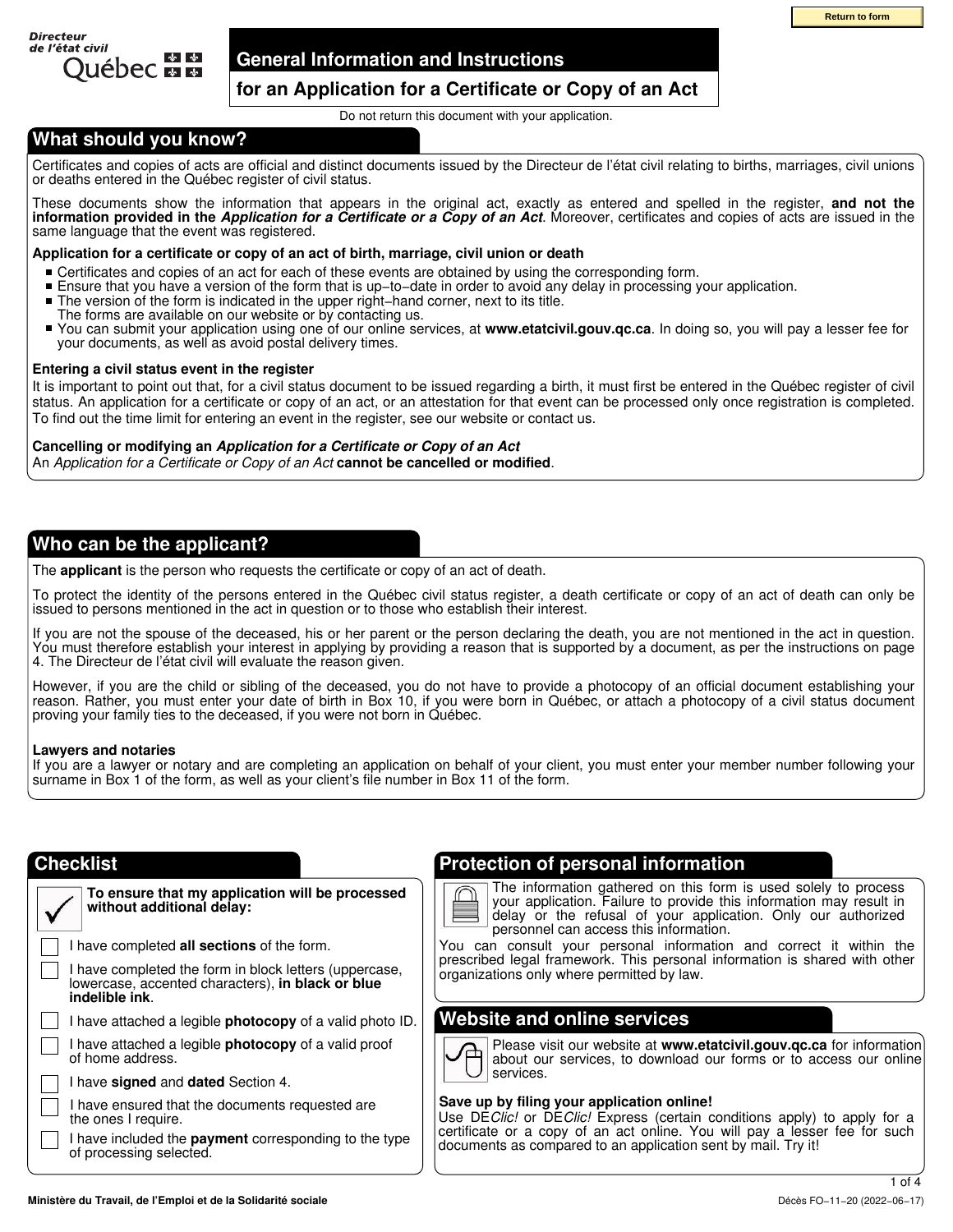## **Which document to request: the certificate or the copy of an act of death?**

Before applying for a certificate or a copy of an act, inquire about the type and format of the document required by the organization to which it must be submitted.

| <b>Type of document</b>                                        | Information contained in the document*                                                                                                                                                                                   |
|----------------------------------------------------------------|--------------------------------------------------------------------------------------------------------------------------------------------------------------------------------------------------------------------------|
| Death certificate<br>21.5 cm x 18.5 cm                         | Surname, given names, sex, place of death, date and time of death, date of birth (on<br>every certificate issued since February 2012), registration number, document number<br>(since March 29, 2005) and date of issue. |
| Copy of an act of death<br>21.5 cm x 26.7 cm                   | Integral reproduction of the information contained in the act, document number<br>(since March 29, 2005) and date of issue.                                                                                              |
| t Information may be missing if the ovent essurred before 1004 | Note: This document may show information pertaining to several civil status events.                                                                                                                                      |

Information may be missing if the event occurred before 1994. \*

## **Fees and processing time**

The fee charged to issue a document varies according to how the application is submitted and the type of processing selected. We offer **normal** and **accelerated** processing.

If you choose normal processing, the document will be sent by regular mail. If you choose accelerated processing, the document will be mailed to you via Xpresspost (available only if the delivery address is in Canada).

## **Fees and processing time \***

|                                                                                                                                      | Application for normal<br>processing (10 business days) *                                  |                            | Application for accelerated<br>processing (3 business days) *                              |                            |
|--------------------------------------------------------------------------------------------------------------------------------------|--------------------------------------------------------------------------------------------|----------------------------|--------------------------------------------------------------------------------------------|----------------------------|
| Method used to file your application                                                                                                 | Also factor in the time needed to<br>enter a recent civil status event in<br>the register. |                            | Also factor in the time needed to<br>enter a recent civil status event in<br>the register. |                            |
|                                                                                                                                      | Cost per<br>certificate                                                                    | Cost per<br>copy of an act | Cost per<br>certificate                                                                    | Cost per<br>copy of an act |
| Online                                                                                                                               | \$34.75                                                                                    | \$42.00                    | \$67.50                                                                                    | \$67.50                    |
| By mail                                                                                                                              | \$49.50                                                                                    | \$57.75                    | \$73.75                                                                                    | \$73.75                    |
| At a Services Québec offices that provides<br>Directeur de l'état civil services by means of<br>the online service DE Clic! Comptoir | \$34.75                                                                                    | \$42.00                    | \$67.50                                                                                    | \$67.50                    |

\* Excluding event registration time (if recent event) and delivery time. The amounts are in Canadian dollars and are in effect until March 31, 2023.

## **Processing time to register a civil status event in the register**

The processing time to enter a new event in the register varies according to the number of events to be entered and the complexity of the files. For information on the processing time needed to enter an event in the register, see our website or contact us.

## **What payment methods are accepted?**

## **By mail**

Credit card (Visa and Mastercard\*), cheque, postal money order, bank money order

Cheques and postal or bank money orders must be made payable to the **Directeur de l'état civil.**

\* Visa and MasterCard debit cards are not accepted.

## **Multiple applications**

If you are submitting more than one application form at a time, please send a separate payment with each form to speed processing.

## **How to submit the application?**



Directeur de l'état civil 2535, boulevard Laurier Québec (Québec) G1V 5C6

| To reach us                                                                                                            |                                                                                    |                                                                                                        |                                                                                         |  |
|------------------------------------------------------------------------------------------------------------------------|------------------------------------------------------------------------------------|--------------------------------------------------------------------------------------------------------|-----------------------------------------------------------------------------------------|--|
| By phone<br>97<br>Québec:<br>Montréal:<br>Elsewhere in Québec:<br>Teletypewriter (TTY):                                | 418 644 - 4545<br>450 644 - 4545<br>514 644 - 4545<br>877 644–4545<br>800 361-9596 | By mail<br>$\equiv$<br>Directeur de l'état civil<br>2535, boulevard Laurier<br>Québec (Québec) G1V 5C6 | <b>By email</b><br>−<br>etatcivil@dec.gouv.gc.ca<br>Website<br>www.etatcivil.gouv.gc.ca |  |
| Only you, as the applicant, can obtain information on the status of your application. You must<br>contact us by phone. |                                                                                    |                                                                                                        |                                                                                         |  |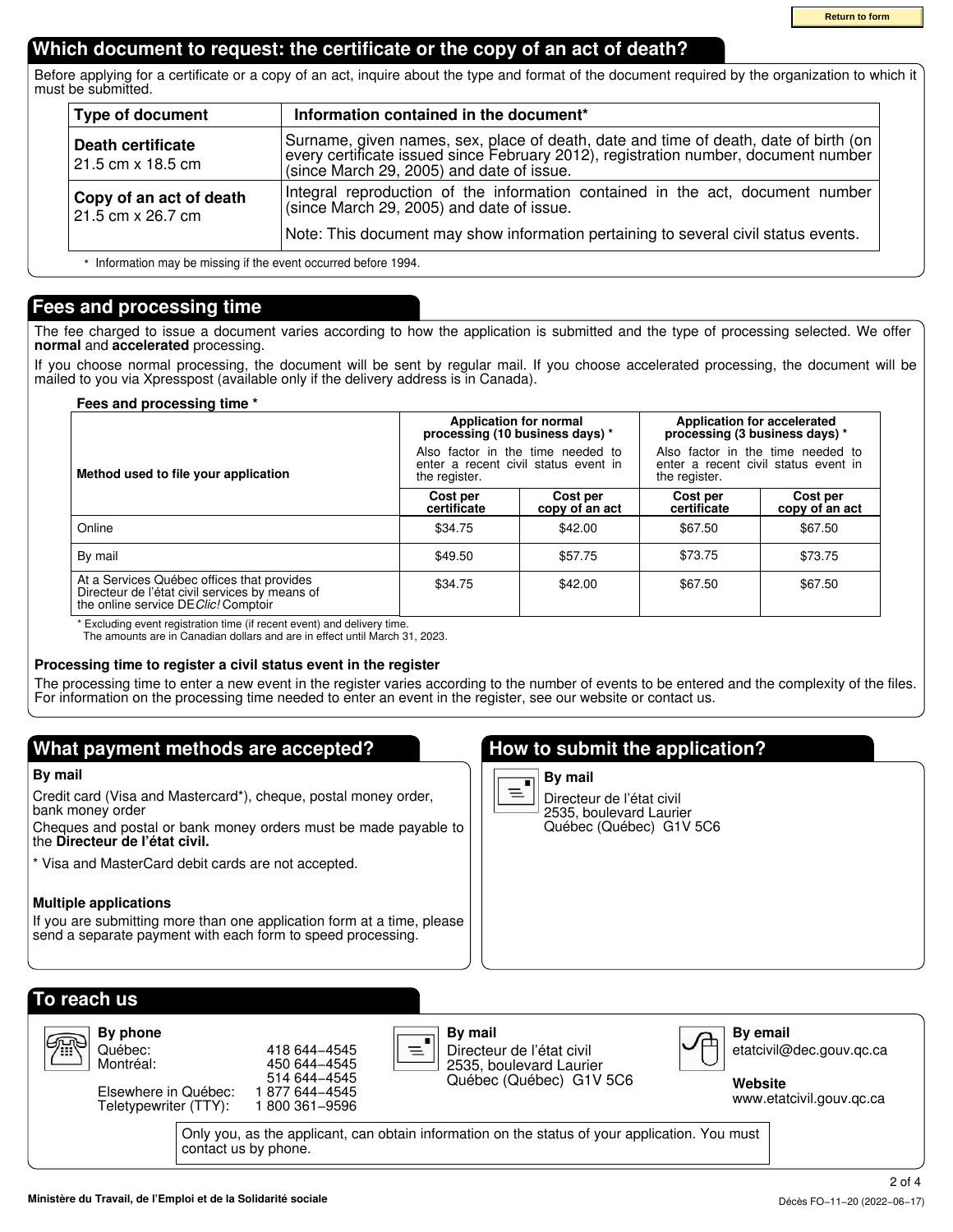**Return to form**

## **What documents are used to establish the applicant's identity?**

The Directeur de l'état civil applies security measures to ensure that a person who applies for a civil status document is authorized to obtain it. To establish the **identity** of applicants, we require that they attach **two documents issued by two separate organizations**:

## **a valid photo ID**

**a valid proof of home address**

If you submit your application **by mail**, you must attach **photocopies**, not original documents.

If you submit your application or request a document **at a Services Québec regional office**, you must present **original documents**, not photocopies, to the clerk.

#### **Valid photo ID Valid proof of home address** Only the identity documents listed below are accepted. **If you** Only the proofs of home address listed below are accepted. **If you cannot provide one of these documents, contact us** to **cannot provide one of these documents, please contact us**. determine the solution best suited to your situation or fill out the *Declaration du répondant* form and attach it to your application. Certain digital documents are accepted as a valid proof of home This form is available on our website. address: Digital documents are not accepted as a valid photo ID. **Driver's licence, learner's permit or probationary licence issued** by Québec, another Canadian province or territory or a US state Driver's licence, learner's permit or probationary licence issued  $\blacksquare$ by Québec, another Canadian province or territory or a US The driver's licence, learner's permit or probationary licence is state accepted as proof of home address **only if it is not submitted as photo ID**. The driver's licence, learner's permit or probationary licence is accepted as photo ID **only if it is not submitted as proof of** Municipal or school tax bill (no more than one year old) **home address**. É Government postal correspondence (no more than one Health insurance card issued by a Canadian province and  $\blacksquare$ year old) bearing a photograph Recent bill from an energy, telephone service or cable provider (no more than three months old) Canadian or foreign passport  $\blacksquare$  $\blacksquare$ Canadian Citizenship Card (issued between 2002 and 2012) Construction competency certificate (apprentice or journeyperson)  $\blacksquare$ Canadian Permanent Resident Card ■ Hospital card accompanied by a health insurance card bearing a photograph US Permanent Resident Card (green card) Record of employment or pay slip (no more than three months  $\blacksquare$ Canadian immigration document **IMM 1442** old) Home or car insurance certificate or statement (no more than one year old)  $\blacksquare$ Official IDs for members of the military, police officers or diplomats posted in Canada School transcript (no more than one year old) ■ Bank statement (no more than three months old) ■ Certificate of Indian Status ■ Canada Post change of address receipt (no more than three ■ ID card issued by a Canadian province or territory months old)

## **Document validity**

All documents submitted must be in effect or comply with the validity period specified. The document's validity is determined according to the date the Directeur de l'état civil receives the application.

## **Language of documents**

If the required documents are written in a language other than French or English, attach a French translation done or certified true by a member of the Ordre des traducteurs, terminologues et interprètes agréés du Québec.

**To contact the Ordre des traducteurs, terminologues et interprètes agréés du Québec**

## Website: **www.ottiaq.org**

E−mail: info@ottiaq.org

## **Quality of photocopies**

All photocopied documents must be legible.

## **Front and back document**

Remember to include the photocopy of the back of a document when required, particularly if it shows a change of address or expiry date.

## **Separate photocopies**

If you are submitting more than one application form at a time, attach separate photocopies to each form to speed processing.